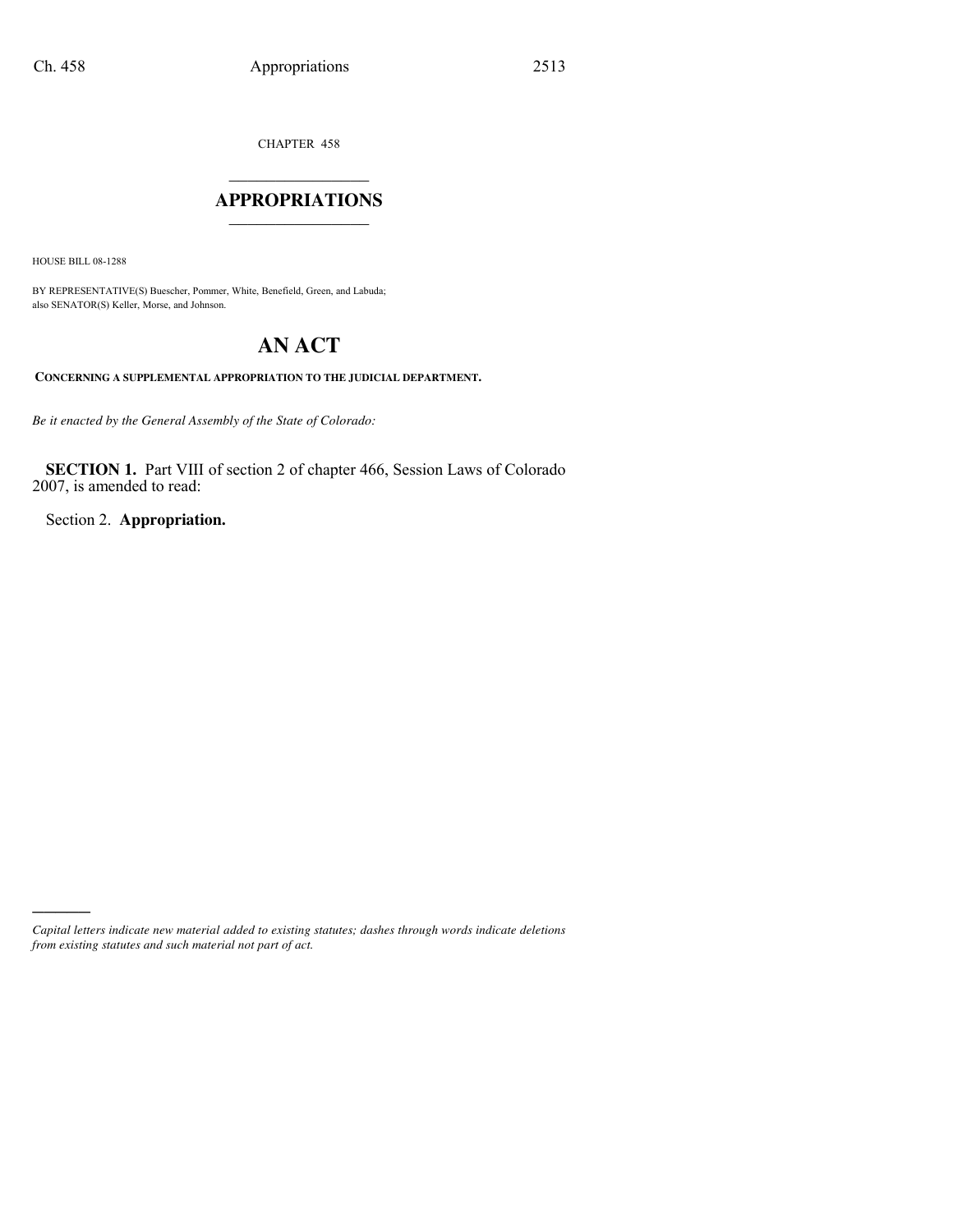|                 |       | APPROPRIATION FROM |               |              |               |                |
|-----------------|-------|--------------------|---------------|--------------|---------------|----------------|
| ITEM &          | TOTAL | GENERAL            | GENERAL       | <b>CASH</b>  | <b>CASH</b>   | <b>FEDERAL</b> |
| <b>SUBTOTAL</b> |       | <b>FUND</b>        | <b>FUND</b>   | <b>FUNDS</b> | <b>FUNDS</b>  | <b>FUNDS</b>   |
|                 |       |                    | <b>EXEMPT</b> |              | <b>EXEMPT</b> |                |
| \$              |       |                    |               |              |               |                |
|                 |       |                    |               |              |               |                |

### **PART VIIIJUDICIAL DEPARTMENT**

#### **(1) SUPREME COURT/COURT OF APPEALS**

| Appellate Court Programs <sup>90</sup> | 9,701,281 | 9,633,281     | $68,000^a$               |                        |
|----------------------------------------|-----------|---------------|--------------------------|------------------------|
|                                        |           | $(132.5$ FTE) |                          |                        |
| <b>Attorney Regulation</b>             |           |               |                          |                        |
| Committees                             | 4,700,000 |               | $4,600,000$ <sup>b</sup> | $100,000^{\circ}$      |
|                                        |           |               | $(40.5$ FTE)             |                        |
| Continuing Legal Education             | 325,000   |               | $320,000$ <sup>d</sup>   | $5,000^{\circ}$        |
|                                        |           |               | $(4.0$ FTE)              |                        |
| Law Examiner Board                     | 850,000   |               | $750,000$ <sup>f</sup>   | $100,000$ <sup>g</sup> |
|                                        |           |               | $(8.2$ FTE)              |                        |
| Law Library                            | 500,000   |               | $500,000$ <sup>h</sup>   |                        |
|                                        |           | 16,076,281    |                          |                        |

<sup>a</sup> This amount shall be from various fees and other cost recoveries.

<sup>b</sup> This amount shall be from annual attorney registration fees and other fees deposited in the Attorney Registration Fund created in the Colorado Rules of Civil Procedure, Chapter 20, Rule 251.2. These moneys are included for informational purposes as they are continuously appropriated under the Judicial Branch'sconstitutional authority.

c This amount shall be from reserves in the Attorney Registration Fund created in the Colorado Rules of Civil Procedure, Chapter 20, Rule 251.2.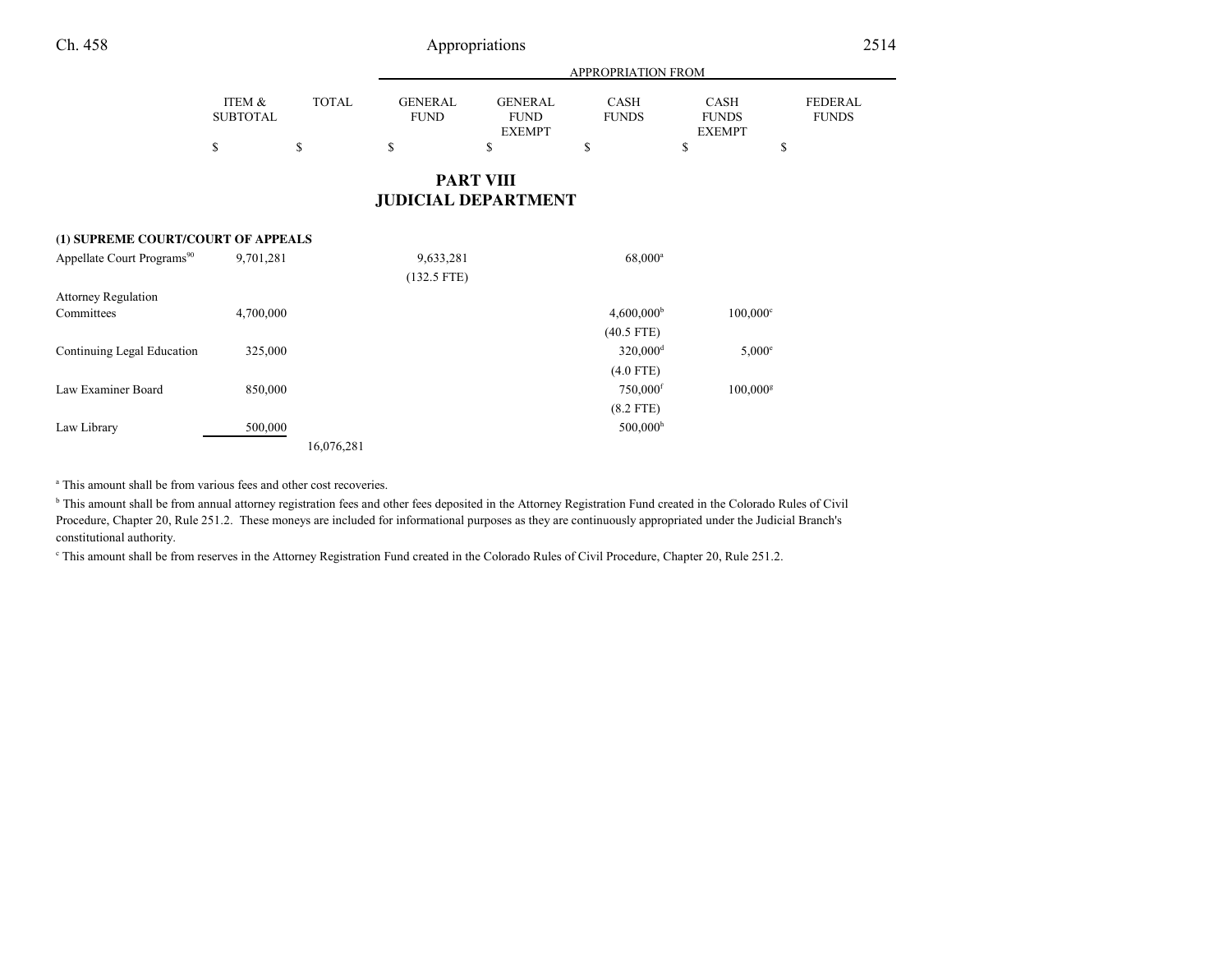<sup>d</sup> This amount shall be from annual attorney registration fees and other fees deposited in the Continuing Legal Education Cash Fund created in the Colorado Rules of Civil Procedure, Chapter 20, Rule 260.3. These moneys are included for informational purposes as they are continuously appropriated under the Judicial Branch'sconstitutional authority.

e This amount shall be from reserves in the Continuing Legal Education Cash Fund created in the Colorado Rules of Civil Procedure, Chapter 20, Rule 260.3.

<sup>f</sup> This amount shall be from law examination application fees and other fees deposited in the Law Examiner Board Cash Fund created in the Colorado Rules of CivilProcedure, Chapter 18, Rule 201.2. These moneys are included for informational purposes as they are continuously appropriated under the Judicial Branch'sconstitutional authority.

<sup>g</sup> This amount shall be from reserves in the Law Examiner Board Cash Fund created in the Colorado Rules of Civil Procedure, Chapter 18, Rule 201.2.

h This amount shall be from appellate court filing fees and other fees credited to the Supreme Court Library Fund pursuant to Section 13-2-120, C.R.S. These moneys are included for informational purposes as they are continuously appropriated under the Judicial Branch's constitutional authority.

#### **(2) COURTS ADMINISTRATION**

| (A) Administration         |           |                |                        |                           |      |
|----------------------------|-----------|----------------|------------------------|---------------------------|------|
| Personal Services          | 4,940,822 | 3,823,254      |                        | $1,117,568(T)^a$          |      |
|                            |           | $(62.3$ FTE)   |                        |                           |      |
| <b>Operating Expenses</b>  | 368,996   | 367,996        | 1,000 <sup>b</sup>     |                           |      |
| Capital Outlay             | 7,042     | 7,042          |                        |                           |      |
| Judicial/Heritage Program  | 593,700   | 317,852        |                        | $275,848(T)$ <sup>c</sup> |      |
|                            |           | $(3.0$ FTE)    |                        |                           |      |
| Family Friendly Courts     | 375,000   |                | $252,200$ <sup>d</sup> | $122,800^{\circ}$         |      |
|                            |           |                | $(0.5$ FTE)            |                           |      |
| Judicial Performance       |           |                |                        |                           |      |
| Program                    | 568,294   |                | 568,294f               |                           |      |
|                            | 843,294   |                |                        | $275,000^{\rm h}$         |      |
|                            |           |                | $(1.0$ FTE)            |                           |      |
| Courthouse Capital/        |           |                |                        |                           |      |
| Infrastructure Maintenance | 1,000,000 | 1,000,000      |                        |                           |      |
|                            |           |                |                        |                           |      |
| Ch. 458                    |           | Appropriations |                        |                           | 2515 |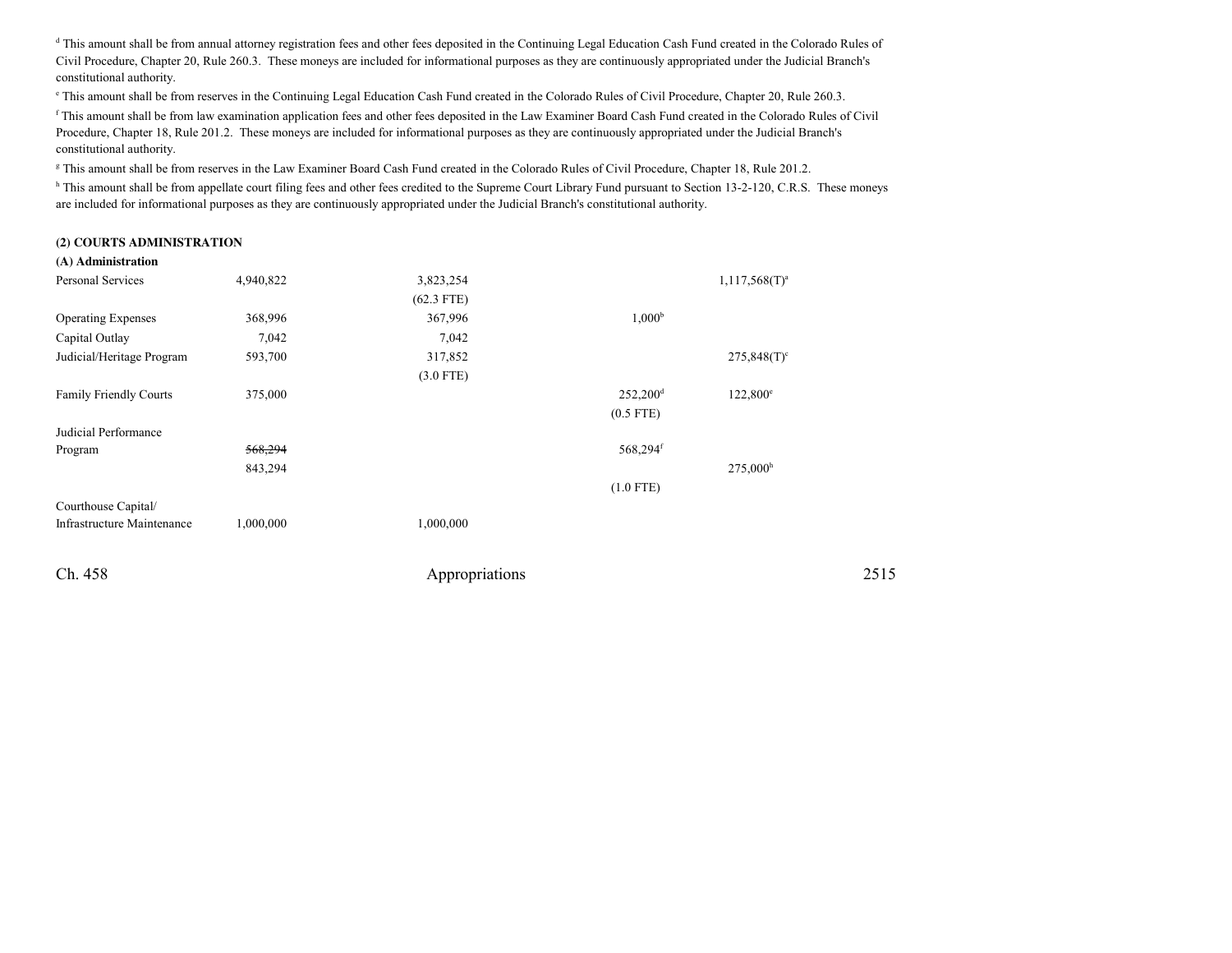|                                          |                                      |              |                               |                                                | <b>APPROPRIATION FROM</b>   |                                              |                                |
|------------------------------------------|--------------------------------------|--------------|-------------------------------|------------------------------------------------|-----------------------------|----------------------------------------------|--------------------------------|
|                                          | <b>ITEM &amp;</b><br><b>SUBTOTAL</b> | <b>TOTAL</b> | <b>GENERAL</b><br><b>FUND</b> | <b>GENERAL</b><br><b>FUND</b><br><b>EXEMPT</b> | <b>CASH</b><br><b>FUNDS</b> | <b>CASH</b><br><b>FUNDS</b><br><b>EXEMPT</b> | <b>FEDERAL</b><br><b>FUNDS</b> |
|                                          | \$                                   | \$           | \$                            | \$                                             | \$                          | \$                                           | \$                             |
| <b>Family Violence Grants</b>            | 500,000                              |              | 500,000                       |                                                |                             |                                              |                                |
| Statewide Indirect Cost<br>Assessment    | 110,400                              |              |                               |                                                | 99,440 <sup>g</sup>         | 5,408 <sup>s</sup>                           | 5,552                          |
| Departmental Indirect Cost<br>Assessment | ,007,170                             |              |                               |                                                | 1,007,170 <sup>g</sup>      |                                              |                                |
|                                          | 9,471,424<br>9,746,424               |              |                               |                                                |                             |                                              |                                |

<sup>a</sup> This amount shall be from statewide and departmental indirect cost recoveries.

<sup>b</sup> This amount shall be from fees and cost recoveries.

c This amount shall be transferred from the Department of Higher Education, State Historical Society.

<sup>d</sup> This amount shall be from the Family-friendly Court Program Cash Fund created in Section 13-3-113 (6), C.R.S.

e This amount shall be from reserves in the Family-friendly Court Program Cash Fund created in Section 13-3-113 (6), C.R.S.

<sup>f</sup> This amount shall be from the State Commission on Judicial Performance Cash Fund created in Section 13-5.5-107, C.R.S.

<sup>g</sup> These amounts shall be from various sources of cash funds and cash funds exempt.

<sup>h</sup> THIS AMOUNT SHALL BE FROM RESERVES IN THE STATE COMMISSION ON JUDICIAL PERFORMANCE CASH FUND CREATED IN SECTION 13-5.5-107, C.R.S.

#### **(B) Administrative Special Purpose**

| Health, Life, and Dental | 12,936,704 | 11,708,733 | $1,227,971$ <sup>a</sup> |
|--------------------------|------------|------------|--------------------------|
| Short-term Disability    | 209,399    | 186,059    | $23.340^{\circ}$         |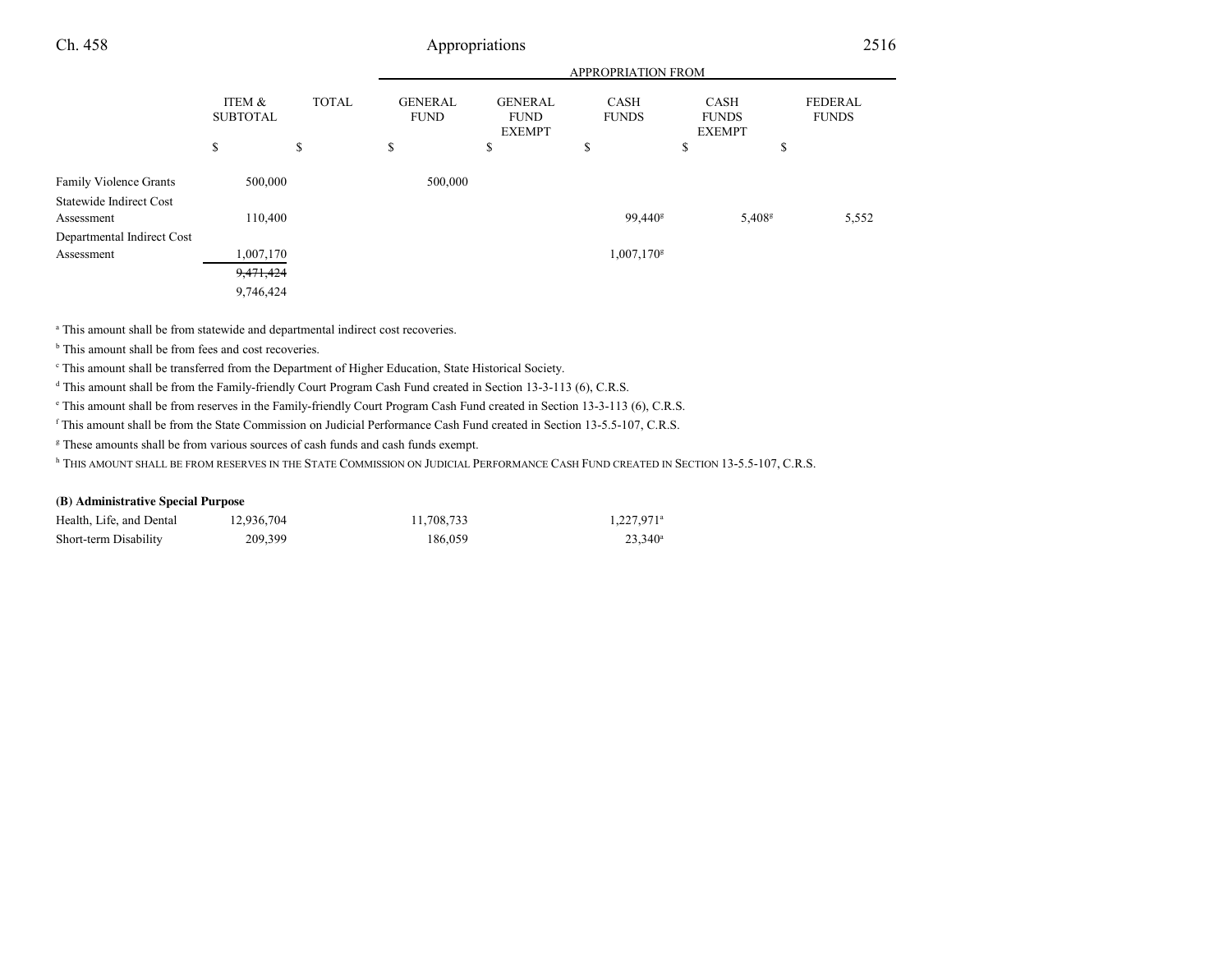| S.B. 04-257 Amortization         |                      |           |                        |                |  |
|----------------------------------|----------------------|-----------|------------------------|----------------|--|
| <b>Equalization Disbursement</b> | 1,885,200            | 1,669,756 | 215,444 <sup>a</sup>   |                |  |
| S.B. 06-235 Supplemental         |                      |           |                        |                |  |
| Amortization Equalization        |                      |           |                        |                |  |
| Disbursement                     | 343,055              | 298,170   | 44,885 <sup>a</sup>    |                |  |
| Salary Survey                    | 9,900,227            | 8,998,492 | 901,735 <sup>a</sup>   |                |  |
| Anniversary Increases            | 1,958,269            | 1,847,001 | $111,268^a$            |                |  |
| Workers' Compensation            | 1,765,889            | 1,765,889 |                        |                |  |
|                                  | 1,624,563            | 1,624,563 |                        |                |  |
| Legal Services for 4,227         |                      |           |                        |                |  |
| hours                            | 304,471              | 304,471   |                        |                |  |
| Payment to Risk                  |                      |           |                        |                |  |
| Management and Property          |                      |           |                        |                |  |
| Funds                            | 375,447              | 375,447   |                        |                |  |
|                                  | 272,001              | 272,001   |                        |                |  |
| Vehicle Lease Payments           | 52,324               | 52,324    |                        |                |  |
|                                  | 40,459               | 40,459    |                        |                |  |
| Leased Space                     | 729,465              | 690,225   | $39,240^{\rm b}$       |                |  |
| Lease Purchase                   | 112,766              | 112,766   |                        |                |  |
| <b>Administrative Purposes</b>   | 195,554              | 130,554   | $65,000$ c             |                |  |
| <b>Retired Judges</b>            | 1,384,006            | 1,384,006 |                        |                |  |
|                                  | 1,665,571            | 1,665,571 |                        |                |  |
| <b>Appellate Reports</b>         |                      |           |                        |                |  |
| Publication                      | 67,100               | 67,100    |                        |                |  |
| Child Support Enforcement        | 90,900               | 30,904    |                        | 59,996 $(T)^d$ |  |
|                                  |                      |           |                        | $(1.0$ FTE)    |  |
| Collections Investigators        | <del>4.075.209</del> |           | 3,498,976 <sup>e</sup> | 576,233(T)     |  |
|                                  |                      |           |                        |                |  |

Ch. 458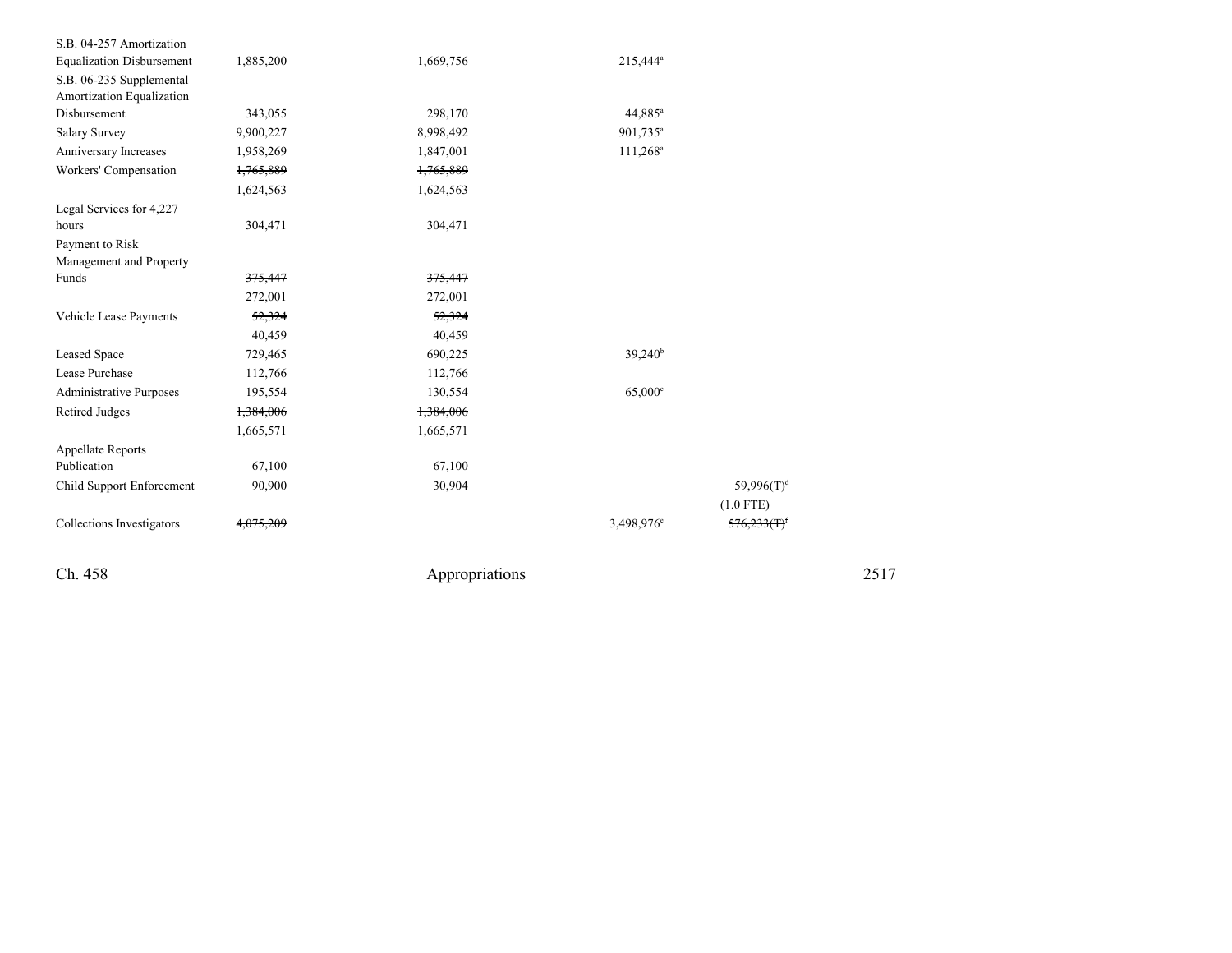|                                      |              |                               | <b>APPROPRIATION FROM</b>                      |                             |                                              |                         |
|--------------------------------------|--------------|-------------------------------|------------------------------------------------|-----------------------------|----------------------------------------------|-------------------------|
| <b>ITEM &amp;</b><br><b>SUBTOTAL</b> | <b>TOTAL</b> | <b>GENERAL</b><br><b>FUND</b> | <b>GENERAL</b><br><b>FUND</b><br><b>EXEMPT</b> | <b>CASH</b><br><b>FUNDS</b> | <b>CASH</b><br><b>FUNDS</b><br><b>EXEMPT</b> | FEDERAL<br><b>FUNDS</b> |
| \$                                   | \$           | \$                            | \$                                             | \$                          | \$                                           | Φ<br>P                  |
| 4,168,209                            |              |                               |                                                | $(83.2$ FTE)                | $669,233(T)$ <sup>f</sup>                    |                         |
| 36, 385, 985<br>36,503,913           |              |                               |                                                |                             |                                              |                         |

<sup>a</sup> These amounts shall be from the Judicial Stabilization Cash Fund created in Section 13-32-101 (1.5), C.R.S., from the State Commission on Judicial Performance Cash Fund created in Section 13-5.5-107, C.R.S., from the Offender Services Fund created in Section 16-11-214 (1) (a), C.R.S., from the Fines Collection Cash Fundcreated in Section 18-1.3-401 (1) (a) (III) (D), C.R.S., from the Drug Offender Surcharge Fund created in Section 18-19-103 (4), C.R.S., and from the Alcohol andDrug Driving Safety Program Fund created in Section 42-4-1301.3 (4) (a), C.R.S.

<sup>b</sup> This amount shall be from employee payments for parking fees.

c This amount shall be from royalties from the sale of pattern jury instructions.

<sup>d</sup> This amount shall be from federal funds transferred from the Department of Human Services.

 $^{\circ}$  Of this amount, an estimated \$2,300,000 shall be from the Judicial Collection Enhancement Fund created in Section 16-11-101.6 (2), C.R.S., and an estimated \$1,198,976 shall be from the Fines Collection Cash Fund created in Section 18-1.3-401 (1) (a) (III) (D), C.R.S.

<sup>f</sup> This amount shall be from local Victims and Witnesses Assistance and Law Enforcement (VALE) Boards created in Section 24-4.2-101 (1), C.R.S.

#### **(C) Integrated Information Services**

| Personal Services         | 3,230,093 | 3,011,093    |                     | $219,000(T)^a$ |
|---------------------------|-----------|--------------|---------------------|----------------|
|                           |           | $(44.1$ FTE) |                     |                |
| <b>Operating Expenses</b> | 226,444   | 176.444      | 50,000 <sup>b</sup> |                |
| <b>JAVA</b> Conversion    | 311,054   | 311.054      |                     |                |
|                           |           | $(5.0$ FTE)  |                     |                |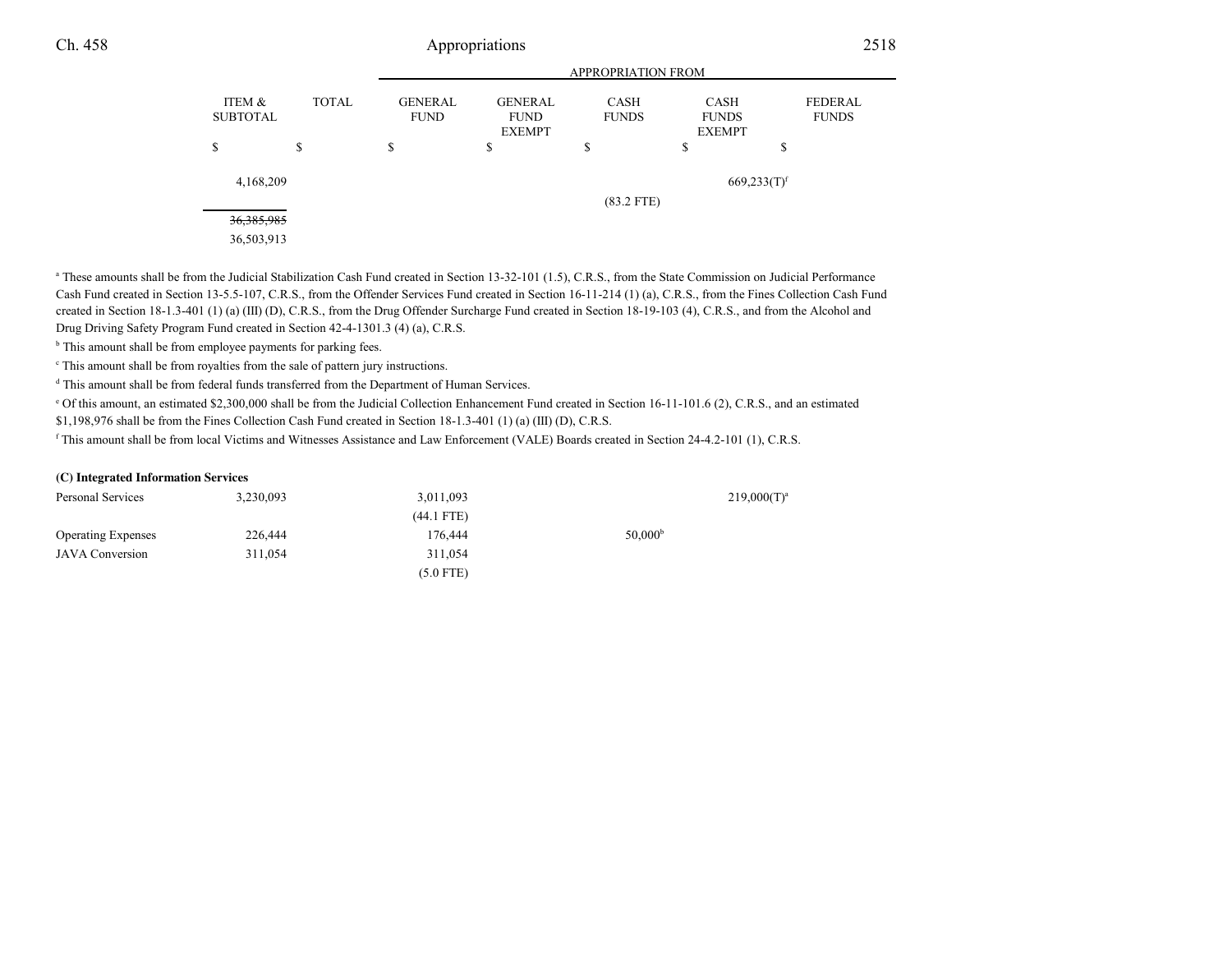| Capital Outlay                | 7,042     | 7,042     |                          |
|-------------------------------|-----------|-----------|--------------------------|
| Purchase of Services from     |           |           |                          |
| Computer Center               | 132,244   | 132,244   |                          |
|                               | 102,455   | 102,455   |                          |
| Multiuse Network Payments     | 305,053   | 305,053   |                          |
|                               | 285,787   | 285,787   |                          |
| Telecommunications            |           |           |                          |
| Expenses                      | 383,392   | 310,000   | $73.392^{\circ}$         |
|                               | 533,392   |           | 223,392 <sup>b</sup>     |
| <b>Communication Services</b> |           |           |                          |
| Payments                      | 10,625    | 10,625    |                          |
|                               | 10,473    | 10,473    |                          |
| Hardware Replacement          | 2,100,000 |           | $2,100,000$ <sup>b</sup> |
|                               | 2,250,000 |           | 2,250,000 <sup>b</sup>   |
| Hardware/Software             |           |           |                          |
| Maintenance                   | 1,078,094 | 1,043,094 | 35,000 <sup>b</sup>      |
|                               | 1,178,094 |           | $135,000^{\rm b}$        |
|                               | 7,784,041 |           |                          |
|                               | 8,134,834 |           |                          |

a This amount shall be from federal funds transferred from the Department of Public Safety, Division of Criminal Justice, and other state agencies.

<sup>b</sup> These amounts shall be from various fees and other cost recoveries.

53,641,45054,385,171

Ch. 458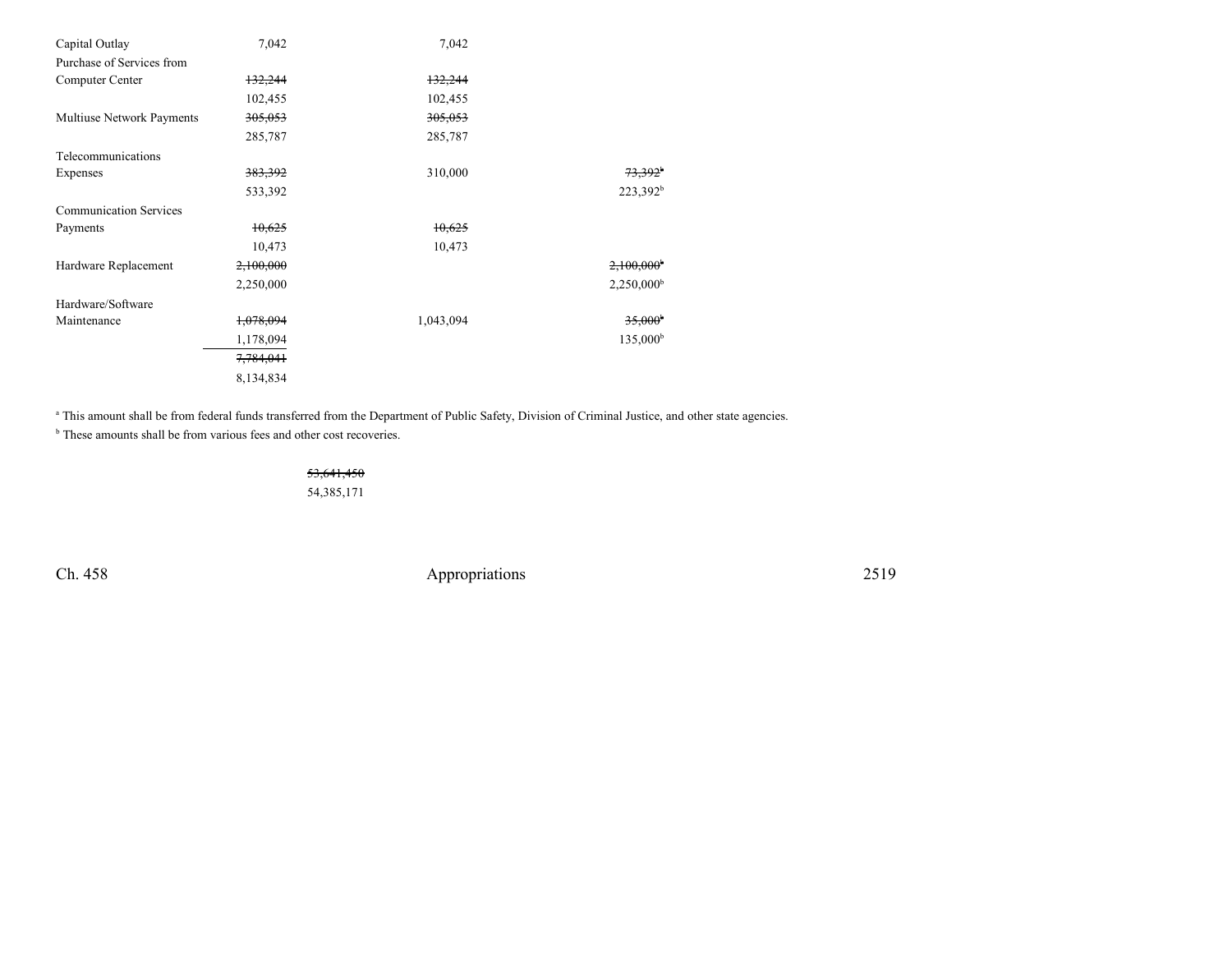|                                    |                           |              |                               |                                                | <b>APPROPRIATION FROM</b>   |                                       |                                |
|------------------------------------|---------------------------|--------------|-------------------------------|------------------------------------------------|-----------------------------|---------------------------------------|--------------------------------|
|                                    | ITEM &<br><b>SUBTOTAL</b> | <b>TOTAL</b> | <b>GENERAL</b><br><b>FUND</b> | <b>GENERAL</b><br><b>FUND</b><br><b>EXEMPT</b> | <b>CASH</b><br><b>FUNDS</b> | CASH<br><b>FUNDS</b><br><b>EXEMPT</b> | <b>FEDERAL</b><br><b>FUNDS</b> |
|                                    | \$                        | $\mathbb{S}$ | \$                            | \$                                             | \$                          | \$                                    | \$                             |
| (3) TRIAL COURTS                   |                           |              |                               |                                                |                             |                                       |                                |
| Trial Court Programs <sup>90</sup> | 105,252,605               |              | 92,003,309                    |                                                | 13,249,296 <sup>a</sup>     |                                       |                                |
|                                    |                           |              | $(1,628.1$ FTE)               |                                                | $(86.9$ FTE)                |                                       |                                |
| Capital Outlay                     | 141,023                   |              | 141,023                       |                                                |                             |                                       |                                |
| <b>Mandated Costs</b>              | 13,600,287                |              | 13, 115, 287                  |                                                | 485,000 <sup>b</sup>        |                                       |                                |
| Language Interpreters              | 2,883,666                 |              | 2,833,666                     |                                                | 50,000 <sup>b</sup>         |                                       |                                |
|                                    | 2,892,427                 |              | 2,842,427                     |                                                |                             |                                       |                                |
|                                    |                           |              | $(25.0$ FTE)                  |                                                |                             |                                       |                                |
| District Attorney Mandated         |                           |              |                               |                                                |                             |                                       |                                |
| Costs <sup>91</sup>                | 1,915,667                 |              | 1,790,667                     |                                                | $125,000^{\rm b}$           |                                       |                                |
| Sex Offender Surcharge             |                           |              |                               |                                                |                             |                                       |                                |
| Fund Program                       | 24,988                    |              | 24,988                        |                                                |                             |                                       |                                |
| Victim Compensation                | 9,654,000                 |              |                               |                                                | $9,115,000^{\circ}$         | 539,000 <sup>d</sup>                  |                                |
| Victim Assistance                  | 12,003,000                |              |                               |                                                | $11,651,000^e$              | 352,000 <sup>f</sup>                  |                                |
| Federal Funds and Other            |                           |              |                               |                                                |                             |                                       |                                |
| Grants                             | 2,296,627                 |              |                               |                                                | 863,000 <sup>b</sup>        | 383,469 <sup>g</sup>                  | 1,050,158                      |
|                                    |                           |              |                               |                                                |                             | $(6.0$ FTE)                           | $(2.5$ FTE)                    |
|                                    |                           | 147,771,863  |                               |                                                |                             |                                       |                                |

147,780,624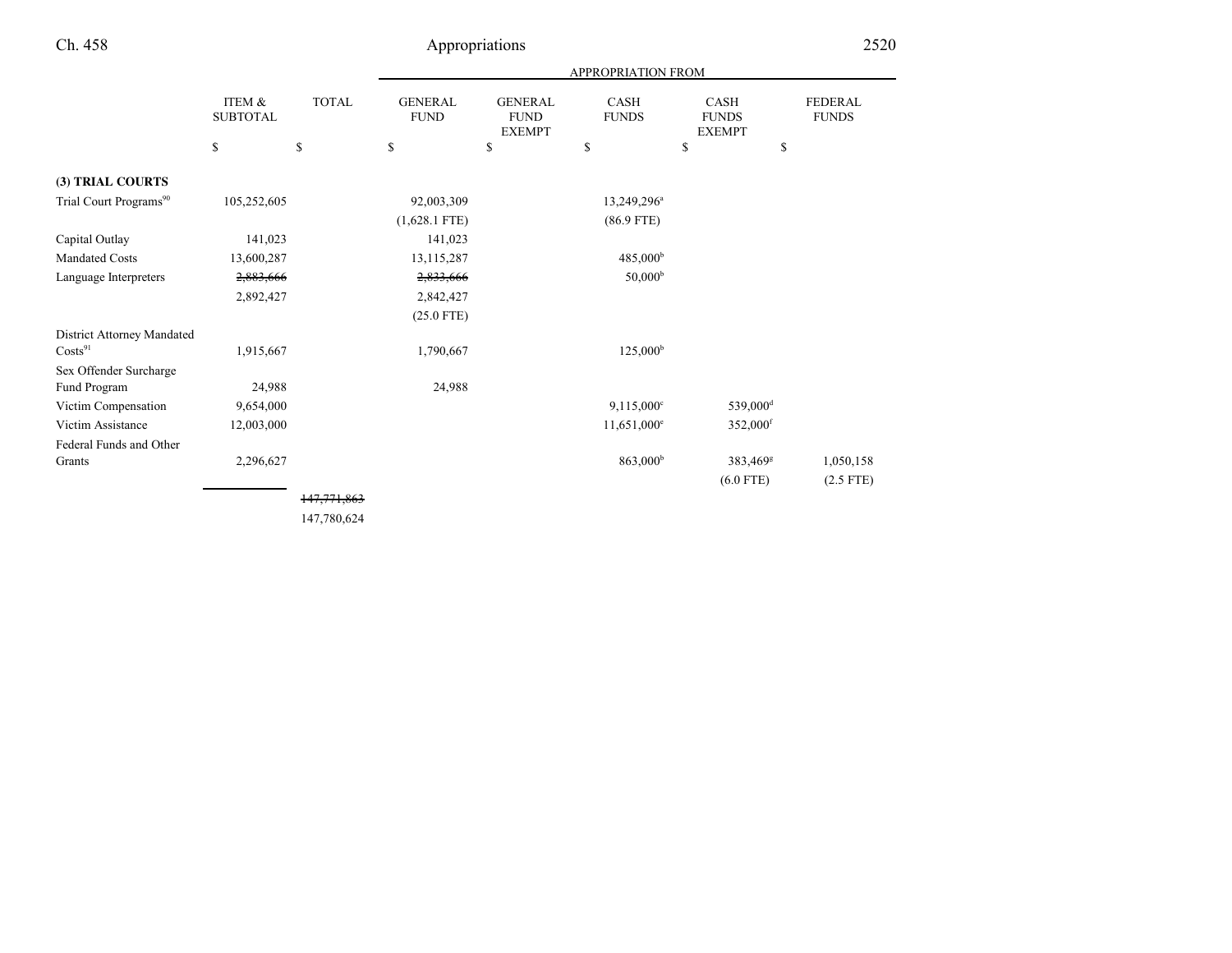<sup>a</sup> Of this amount, an estimated \$10,639,296 shall be from the Judicial Stabilization Cash Fund created in Section 13-32-101 (1.5), C.R.S., an estimated \$2,600,000 shall be from various fees and other cost recoveries, and an estimated \$10,000 shall be from the Water Adjudication Cash Fund created in Section 37-92-309 (4) (a), C.R.S.

<sup>b</sup> These amounts shall be from various fees, cost recoveries, and grants.

<sup>e</sup> This amount shall be from the Crime Victim Compensation Fund established in the office of the court administrator of each judicial district pursuant to Section 24-4.1-117 (1), C.R.S. These moneys are included for informational purposes as they are continuously appropriated by constitutional provision.

<sup>d</sup> This amount shall be from reserves in the Crime Victim Compensation Fund established in the office of the court administrator of each judicial district pursuant to Section 24-4.1-117 (1), C.R.S. These moneys are included for informational purposes as they are continuously appropriated under the Judicial Branch's Constitutional authority.

e This amount shall be from the Victims and Witnesses Assistance and Law Enforcement Fund (VALE) established in the office of the court administrator of each judicial district pursuant to Section 24-4.2-103 (1), C.R.S. These moneys are included for informational purposes as they are continuously appropriated under theJudicial Branch's Constitutional authority.

<sup>f</sup> This amount shall be from reserves in the Victims and Witnesses Assistance and Law Enforcement Fund (VALE) established in the office of the court administrator of each judicial district pursuant to Section 24-4.2-103 (1), C.R.S. These moneys are included for informational purposes as they are continuously appropriated underthe Judicial Branch's Constitutional authority.

g Of this amount, an estimated \$256,890(T) shall be from federal funds appropriated to the Department of Public Safety and the Department of Human Services, andan estimated \$126,579 shall be from cost recoveries, gifts, grants, and donations.

#### **(4) PROBATION AND RELATED SERVICES6, 92**

| Personal Services         | 60,889,030 | 52,000,053    | 8,888,977 <sup>a</sup> |                           |
|---------------------------|------------|---------------|------------------------|---------------------------|
|                           |            | $(927.1$ FTE) | $(153.9$ FTE)          |                           |
| <b>Operating Expenses</b> | 2,588,978  | 2,181,879     | 407.099 <sup>b</sup>   |                           |
|                           | 2,651,702  | 2,244,603     |                        |                           |
| Capital Outlay            | 381,564    | 381,564       |                        |                           |
| Offender Treatment and    |            |               |                        |                           |
| Services <sup>93</sup>    | 6,294,290  | 487,193       | 3,824,884°             | $1,982,213^d$             |
| <b>Victims Grants</b>     | 882,821    |               |                        | $882,821(T)$ <sup>e</sup> |
|                           |            |               |                        | $(17.3$ FTE)              |
|                           |            |               |                        |                           |

Ch. 458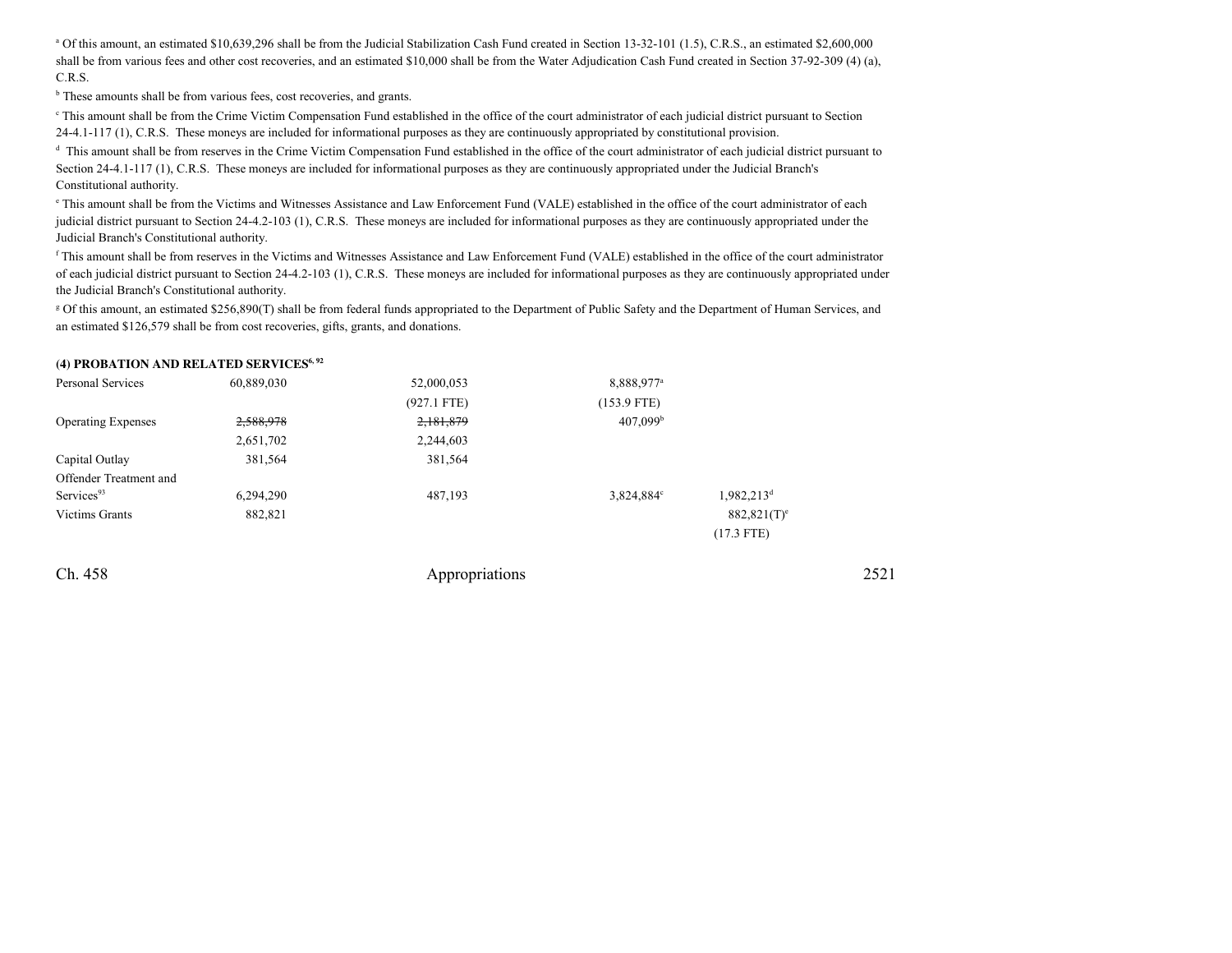|                          |                                            |                    |                                     |                                                      | <b>APPROPRIATION FROM</b>         |                                                   |                                |
|--------------------------|--------------------------------------------|--------------------|-------------------------------------|------------------------------------------------------|-----------------------------------|---------------------------------------------------|--------------------------------|
|                          | <b>ITEM &amp;</b><br><b>SUBTOTAL</b><br>\$ | <b>TOTAL</b><br>\$ | <b>GENERAL</b><br><b>FUND</b><br>\$ | <b>GENERAL</b><br><b>FUND</b><br><b>EXEMPT</b><br>\$ | <b>CASH</b><br><b>FUNDS</b><br>\$ | CASH<br><b>FUNDS</b><br><b>EXEMPT</b><br>\$<br>\$ | <b>FEDERAL</b><br><b>FUNDS</b> |
|                          |                                            |                    |                                     |                                                      |                                   |                                                   |                                |
| S.B. 91-94               | 1,906,837                                  |                    |                                     |                                                      |                                   | $1,906,837(T)^f$                                  |                                |
|                          | 1,705,921                                  |                    |                                     |                                                      |                                   | 1,705,921(T) <sup>f</sup>                         |                                |
|                          |                                            |                    |                                     |                                                      |                                   | $(25.0$ FTE)                                      |                                |
| S.B. 03-318 Community    |                                            |                    |                                     |                                                      |                                   |                                                   |                                |
| <b>Treatment Funding</b> | 2,200,000                                  |                    | 2,200,000                           |                                                      |                                   |                                                   |                                |
| Federal Funds and Other  |                                            |                    |                                     |                                                      |                                   |                                                   |                                |
| Grants                   | 4,663,739                                  |                    |                                     |                                                      | $1,690,000$ <sup>g</sup>          | $1,737,985$ <sup>h</sup>                          | 1,235,754                      |
|                          |                                            |                    |                                     |                                                      | $(2.0$ FTE)                       | $(17.8$ FTE)                                      | $(12.5$ FTE)                   |
|                          |                                            | 79,807,259         |                                     |                                                      |                                   |                                                   |                                |
|                          |                                            | 79,669,067         |                                     |                                                      |                                   |                                                   |                                |

<sup>a</sup> Of this amount, an estimated \$4,598,488 shall be from the Alcohol and Drug Driving Safety Program Fund created in Section 42-4-1301.3 (4) (a), C.R.S., an estimated \$3,620,281 shall be from the Offender Services Fund created in Section 16-11-214 (1) (a), C.R.S., and an estimated \$670,208 shall be from the Drug Offender Surcharge Fund created in Section 18-19-103 (4), C.R.S.

b Of this amount, an estimated \$224,349 shall be from the Alcohol and Drug Driving Safety Program Fund created in Section 42-4-1301.3 (4) (a), C.R.S., anestimated \$94,500 shall be from the Offender Services Fund created in Section 16-11-214 (1) (a), C.R.S., an estimated \$80,000 shall be from various fees and cost recoveries, and an estimated \$8,250 shall be from the Offender Identification Fund created in Section 24-33.5-415.6 (1), C.R.S.

c Of this amount, an estimated \$2,849,640 shall be from the Offender Services Fund created in Section 16-11-214 (1) (a), C.R.S., an estimated \$463,215 shall be from the Drug Offender Surcharge Fund created in Section 18-19-103 (4), C.R.S., an estimated \$302,029 shall be from the Sex Offender Surcharge Fund created in Section18-21-103 (3), C.R.S., and an estimated \$210,000 shall be from various fees and cost recoveries.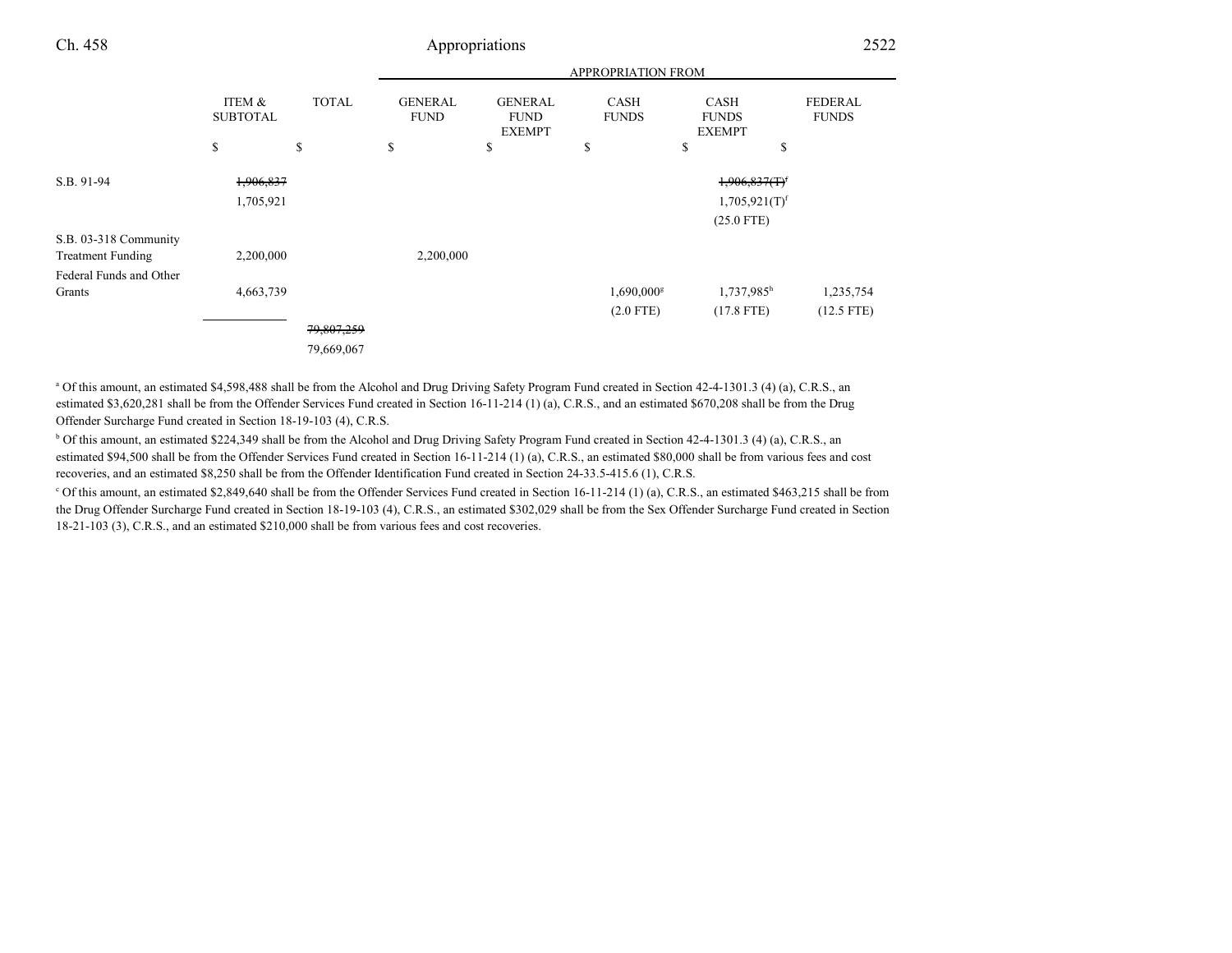$d$  Of this amount, \$1,500,000 shall be from reserves in the Offender Services Fund created in Section 16-11-214 (1) (a), C.R.S., \$332,213 shall be from reserves in the Drug Offender Surcharge Fund created in Section 18-19-103 (4), C.R.S., and \$150,000(T) shall be from federal funds transferred from the Department of Public Safety, Division of Criminal Justice.

e Of this amount, an estimated \$705,000 shall be from grants from local Victims and Witnesses Assistance and Law Enforcement (VALE) Boards pursuant to Section24-4.2-105 (2.5) (a) (II), C.R.S., and an estimated \$177,821 shall be from state Victims Assistance and Law Enforcement grant funds appropriated to the Department of Public Safety, Division of Criminal Justice.

<sup>f</sup> This amount shall be transferred from the Department of Human Services, Division of Youth Corrections.

<sup>g</sup> This amount shall be from various fees, cost recoveries, and grants.

h Of this amount, an estimated \$915,422 shall be from cost recoveries, gifts, grants, and donations, and an estimated \$822,563(T) shall be from federal funds transferred from the Department of Public Safety, the Department of Human Services, and the Department of Education.

#### **(5) PUBLIC DEFENDER<sup>94</sup>**

| Personal Services <sup>90</sup>                       | 33,297,199 | 33,008,809*             | $288,390^{\circ}$   |
|-------------------------------------------------------|------------|-------------------------|---------------------|
|                                                       | 33,288,809 | 33,063,809 <sup>a</sup> | $225,000^{\rm b}$   |
|                                                       |            | $(473.4$ FTE $)$        | $(5.6$ FTE)         |
|                                                       |            | $(475.5$ FTE)           | $(4.0$ FTE)         |
| Health, Life, and Dental                              | 1,806,462  | 1,806,462               |                     |
| Short-term Disability                                 | 31,517     | 31,517                  |                     |
| S.B. 04-257 Amortization                              |            |                         |                     |
| <b>Equalization Disbursement</b>                      | 282,846    | 282,846                 |                     |
| S.B. 06-235 Supplemental<br>Amortization Equalization |            |                         |                     |
| Disbursement                                          | 50,508     | 50,508                  |                     |
| Salary Survey                                         | 934,562    | 934,562                 |                     |
| Anniversary Increases                                 | 403,490    | 403,490                 |                     |
| <b>Operating Expenses</b>                             | 880,079    | $862,579$ <sup>*</sup>  | 17.500 <sup>c</sup> |
|                                                       | 1,126,800  | $1,109,300^a$           |                     |

Ch. 458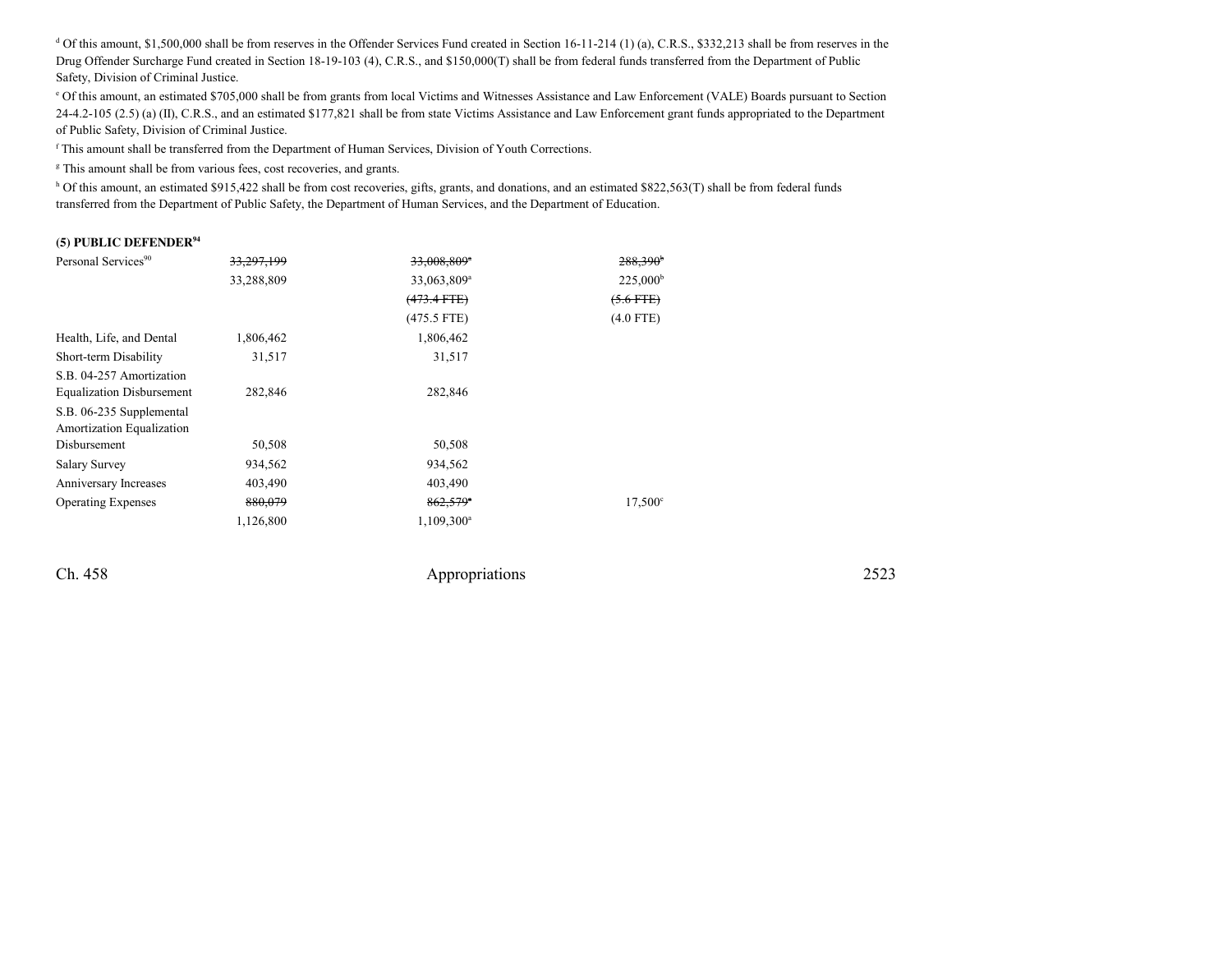|                           |                                      |              |                               |                                                | <b>APPROPRIATION FROM</b>   |                                              |                                |
|---------------------------|--------------------------------------|--------------|-------------------------------|------------------------------------------------|-----------------------------|----------------------------------------------|--------------------------------|
|                           | <b>ITEM &amp;</b><br><b>SUBTOTAL</b> | <b>TOTAL</b> | <b>GENERAL</b><br><b>FUND</b> | <b>GENERAL</b><br><b>FUND</b><br><b>EXEMPT</b> | <b>CASH</b><br><b>FUNDS</b> | <b>CASH</b><br><b>FUNDS</b><br><b>EXEMPT</b> | <b>FEDERAL</b><br><b>FUNDS</b> |
|                           | \$                                   | \$           | \$                            | \$                                             | \$                          | \$                                           | \$                             |
| Purchase of Services from |                                      |              |                               |                                                |                             |                                              |                                |
| Computer Center           | 18,453                               |              | 18,453                        |                                                |                             |                                              |                                |
| Multiuse Network Payments | 235,797                              |              | 235,797                       |                                                |                             |                                              |                                |
| Vehicle Lease Payments    | 32,642                               |              | 32,642                        |                                                |                             |                                              |                                |
| Capital Outlay            | 243,405                              |              | $243,405^{\rm a}$             |                                                |                             |                                              |                                |
| Leased Space/Utilities    | 3,455,226                            |              | 3,455,226                     |                                                |                             |                                              |                                |
| Automation Plan           | 489,746                              |              | 489,746                       |                                                |                             |                                              |                                |
| <b>Contract Services</b>  | 18,000                               |              | 18,000                        |                                                |                             |                                              |                                |
| <b>Mandated Costs</b>     | 2,531,618                            |              | 2,531,618                     |                                                |                             |                                              |                                |
|                           | 3,143,259                            |              | 3,143,259                     |                                                |                             |                                              |                                |
| Grants                    | 8,547                                |              |                               |                                                |                             | 8,547(T) <sup>d</sup>                        |                                |
|                           |                                      | 44,720,097   |                               |                                                |                             |                                              |                                |
|                           |                                      | 45,570,069   |                               |                                                |                             |                                              |                                |

<sup>a</sup>Of these amounts, \$936,317 is exempt from the statutory limit on state General Fund appropriations pursuant to Section 24-75-201.1 (1) (a) (III) (B), C.R.S.

<sup>b</sup> This amount shall be <del>from the Offender Services Fund created in Section 16-11-214 (1) (a), C.R.S.</del> PROVIDED BY THE CITY AND COUNTY OF DENVER FOR PROFESSIONAL SERVICES PROVIDED BY THE STATE PUBLIC DEFENDER TO THE CITY AND COUNTY OF DENVER IN SUPPORT OF A DENVER DRUG COURT PILOT PROGRAM.

<sup>c</sup> This amount shall be from training fees.

<sup>d</sup> This amount shall be from federal funds transferred from the Department of Public Safety, Division of Criminal Justice.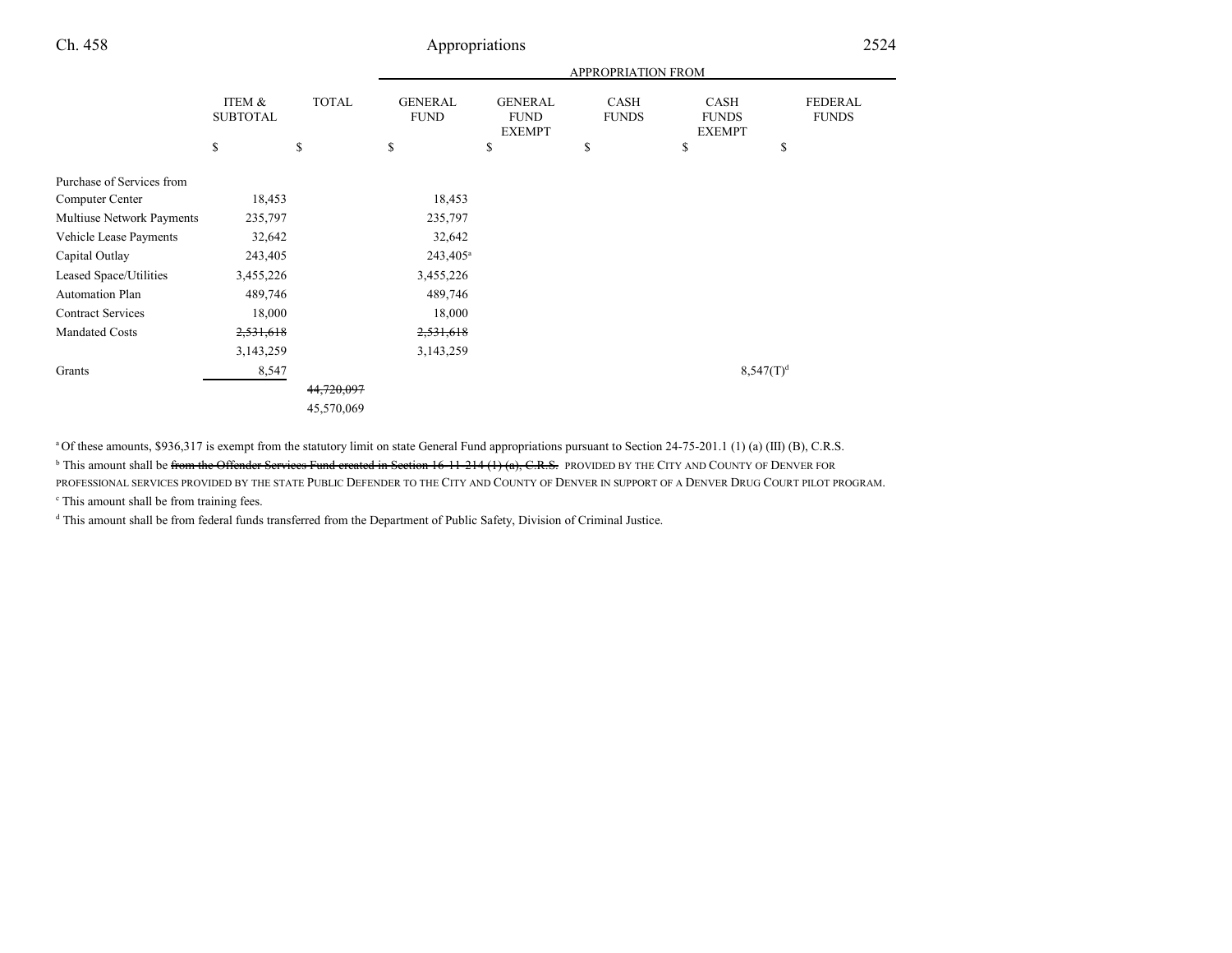| (6) ALTERNATE DEFENSE COUNSEL <sup>95</sup>           |            |             |                 |
|-------------------------------------------------------|------------|-------------|-----------------|
| Personal Services <sup>90</sup>                       | 563,488    | 563,488     |                 |
|                                                       |            | $(6.5$ FTE) |                 |
| Health, Life, and Dental                              | 31,496     | 31,496      |                 |
| Short-term Disability                                 | 505        | 505         |                 |
| S.B. 04-257 Amortization                              |            |             |                 |
| <b>Equalization Disbursement</b>                      | 4,536      | 4,536       |                 |
| S.B. 06-235 Supplemental<br>Amortization Equalization |            |             |                 |
| Disbursement                                          | 810        | 810         |                 |
| Salary Survey                                         | 18,422     | 18,422      |                 |
| Anniversary Increases                                 | 7,300      | 7,300       |                 |
| <b>Operating Expenses</b>                             | 66,080     | 66,080      |                 |
| Capital Outlay                                        | 6,010      | 6,010       |                 |
| Purchase of Services from                             |            |             |                 |
| Computer Center                                       | 1,537      | 1,537       |                 |
| Leased Space                                          | 32,772     | 32,772      |                 |
| Training and Conferences                              | 28,000     | 20,000      | $8,000^{\circ}$ |
| Conflict of Interest                                  |            |             |                 |
| Contracts                                             | 19,374,826 | 19,374,826  |                 |
| <b>Mandated Costs</b>                                 | 1,504,483  | 1,504,483   |                 |
|                                                       |            | 21,640,265  |                 |

<sup>a</sup> This amount shall be from training fees.

| (7) OFFICE OF THE CHILD'S REPRESENTATIVE <sup>96</sup> |           |                |      |  |  |  |
|--------------------------------------------------------|-----------|----------------|------|--|--|--|
| Personal Services <sup>90</sup>                        | 1.629.747 | 1.629.747      |      |  |  |  |
|                                                        |           |                |      |  |  |  |
| Ch. 458                                                |           | Appropriations | 2525 |  |  |  |
|                                                        |           |                |      |  |  |  |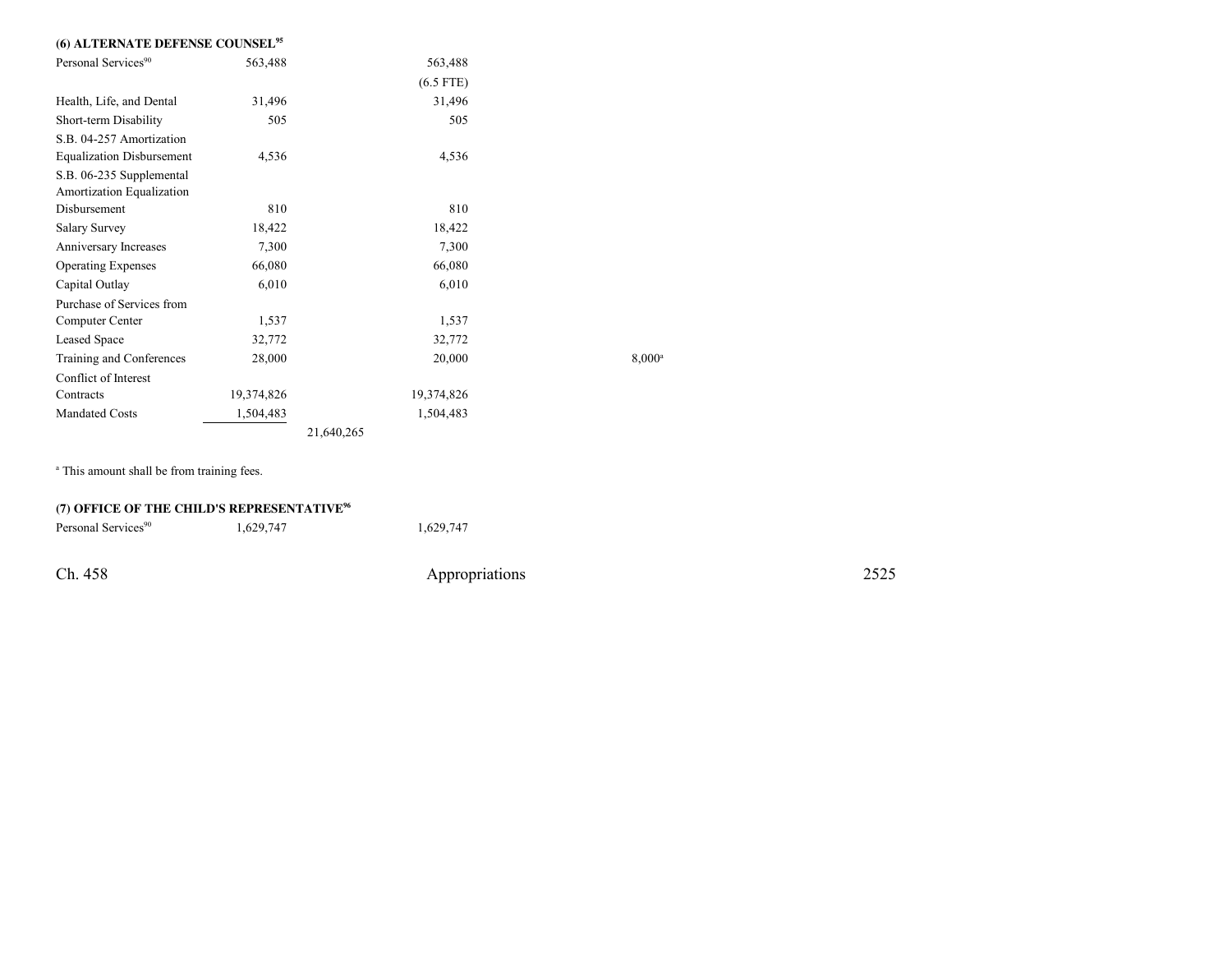|                                  |                                      |                             |                                             |                                                | APPROPRIATION FROM          |                                              |                                |
|----------------------------------|--------------------------------------|-----------------------------|---------------------------------------------|------------------------------------------------|-----------------------------|----------------------------------------------|--------------------------------|
|                                  | <b>ITEM &amp;</b><br><b>SUBTOTAL</b> | $\ensuremath{\text{TOTAL}}$ | <b>GENERAL</b><br><b>FUND</b>               | <b>GENERAL</b><br><b>FUND</b><br><b>EXEMPT</b> | <b>CASH</b><br><b>FUNDS</b> | <b>CASH</b><br><b>FUNDS</b><br><b>EXEMPT</b> | <b>FEDERAL</b><br><b>FUNDS</b> |
|                                  | \$                                   | $\mathbb{S}$                | $\mathbb{S}% _{n}^{X\rightarrow\mathbb{R}}$ | \$                                             | \$                          | \$                                           | $\mathbb{S}$                   |
|                                  |                                      |                             | $(25.8$ FTE)                                |                                                |                             |                                              |                                |
| Health, Life, and Dental         | 101,789                              |                             | 101,789                                     |                                                |                             |                                              |                                |
| Short-term Disability            | 1,836                                |                             | 1,836                                       |                                                |                             |                                              |                                |
| S.B. 04-257 Amortization         |                                      |                             |                                             |                                                |                             |                                              |                                |
| <b>Equalization Disbursement</b> | 16,474                               |                             | 16,474                                      |                                                |                             |                                              |                                |
| S.B. 06-235 Supplemental         |                                      |                             |                                             |                                                |                             |                                              |                                |
| Amortization Equalization        |                                      |                             |                                             |                                                |                             |                                              |                                |
| Disbursement                     | 2,942                                |                             | 2,942                                       |                                                |                             |                                              |                                |
| Salary Survey                    | 53,159                               |                             | 53,159                                      |                                                |                             |                                              |                                |
| Anniversary Increases            | 20,344                               |                             | 20,344                                      |                                                |                             |                                              |                                |
| <b>Operating Expenses</b>        | 147,212                              |                             | 147,212                                     |                                                |                             |                                              |                                |
| Purchase of Services from        |                                      |                             |                                             |                                                |                             |                                              |                                |
| Computer Center                  | 1,464                                |                             | 1,464                                       |                                                |                             |                                              |                                |
| <b>Leased Space</b>              | 135,840                              |                             | 135,840                                     |                                                |                             |                                              |                                |
| <b>CASA</b> Contracts            | 20,000                               |                             | 20,000                                      |                                                |                             |                                              |                                |
| Training                         | 38,000                               |                             | 38,000                                      |                                                |                             |                                              |                                |
| Court Appointed Counsel          | H <sub>5</sub> 14,954                |                             | 11,514,954                                  |                                                |                             |                                              |                                |
|                                  | 11,650,771                           |                             | 11,650,771                                  |                                                |                             |                                              |                                |
| <b>Mandated Costs</b>            | 11,228                               |                             | 11,228                                      |                                                |                             |                                              |                                |
|                                  |                                      | 13,694,989                  |                                             |                                                |                             |                                              |                                |
|                                  |                                      | 13,830,806                  |                                             |                                                |                             |                                              |                                |

and a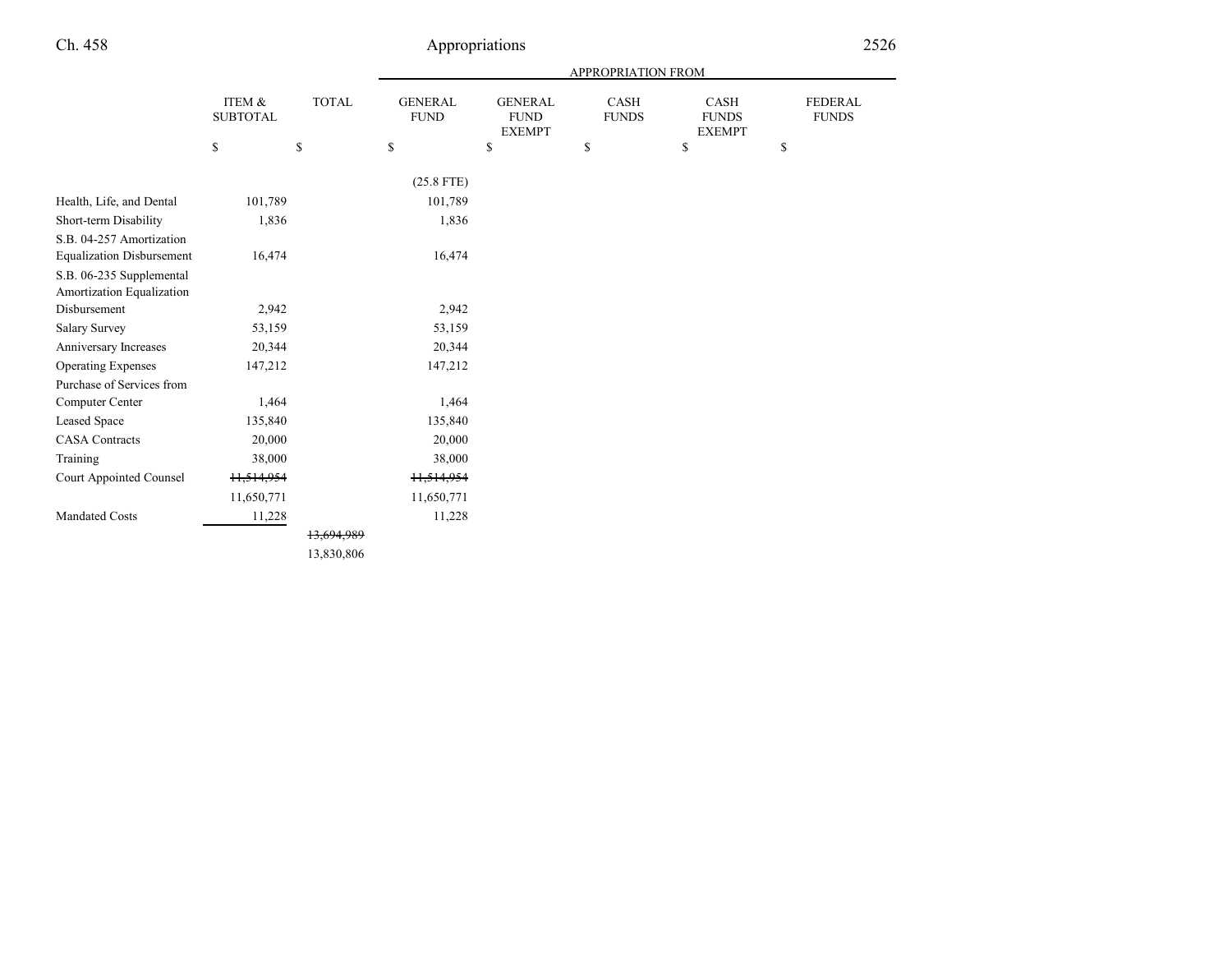| <b>TOTALS PART VIII</b> |                          |                            |              |                            |             |
|-------------------------|--------------------------|----------------------------|--------------|----------------------------|-------------|
| $(JUDICIAL)^{4,5}$      | <del>\$377,352,204</del> | \$297,470,514"             | \$67,215,501 | $$10,374,725$ <sup>b</sup> | \$2,291,464 |
|                         | \$378,952,283            | \$298.566.899 <sup>a</sup> | \$67.552.111 | \$10.541.809 <sup>b</sup>  |             |

<sup>a</sup> Of this amount, \$936,317 shall be exempt from the statutory limitation on General Fund appropriations imposed by Section 24-75-201.1, C.R.S.  $b$  Of this amount,  $\frac{6,276,303}{6}$  \$6,168,387 contains a (T) notation.

**FOOTNOTES** -- The following statements are referenced to the numbered footnotes throughout section 2.

- <sup>4</sup> All Departments, Totals -- The General Assembly requests that copies of all reports requested in other footnotes contained in this act be delivered to the Joint Budget Committee and the majority and minority leadership in each house of the General Assembly.
- <sup>5</sup> All Departments, Totals -- Every Department is requested to submit to the Joint Budget Committee information on the number of additional federal and cash funds exempt FTE associated with any federal grants or private donations that are applied for or received during FY 2007-08. The information should include the number of FTE, the associated costs (such as workers' compensation, health and life benefits, need for additional space, etc.) that are related to the additional FTE, the direct and indirect matching requirements associated with the federal grantor donated funds, the duration of the grant, and a brief description of the program and its goals and objectives.
- <sup>6</sup> Department of Corrections, Management, Executive Director's Office Subprogram; Department of Human Services, Mental Health and Alcohol and Drug Abuse Services, Alcohol and Drug Abuse Division; and Division of Youth Corrections; Judicial Department, Probation and Related Services; and Department of Public Safety, Division of Criminal Justice -- State agencies involved in multi-agency programs requiring separate appropriations to each agency are requested to designate one lead agency to be responsible for submitting a comprehensive annual budgetrequest for such programs to the Joint Budget Committee, including prior year, request year, and three year forecasts for revenues into the fund and expenditures from the fund by agency. The requests should be sustainable for the length of the forecast based on anticipated revenues. Each agency is still requested to submit its portion of such request with its own budget document. This footnote applies to requests for appropriation from the Drug Offender Surcharge Fund, the Sex Offender Surcharge Fund, the Persistent Drunk Driver Cash Fund, and theAlcohol and Drug Driving Safety Fund, among other programs.

Ch. 458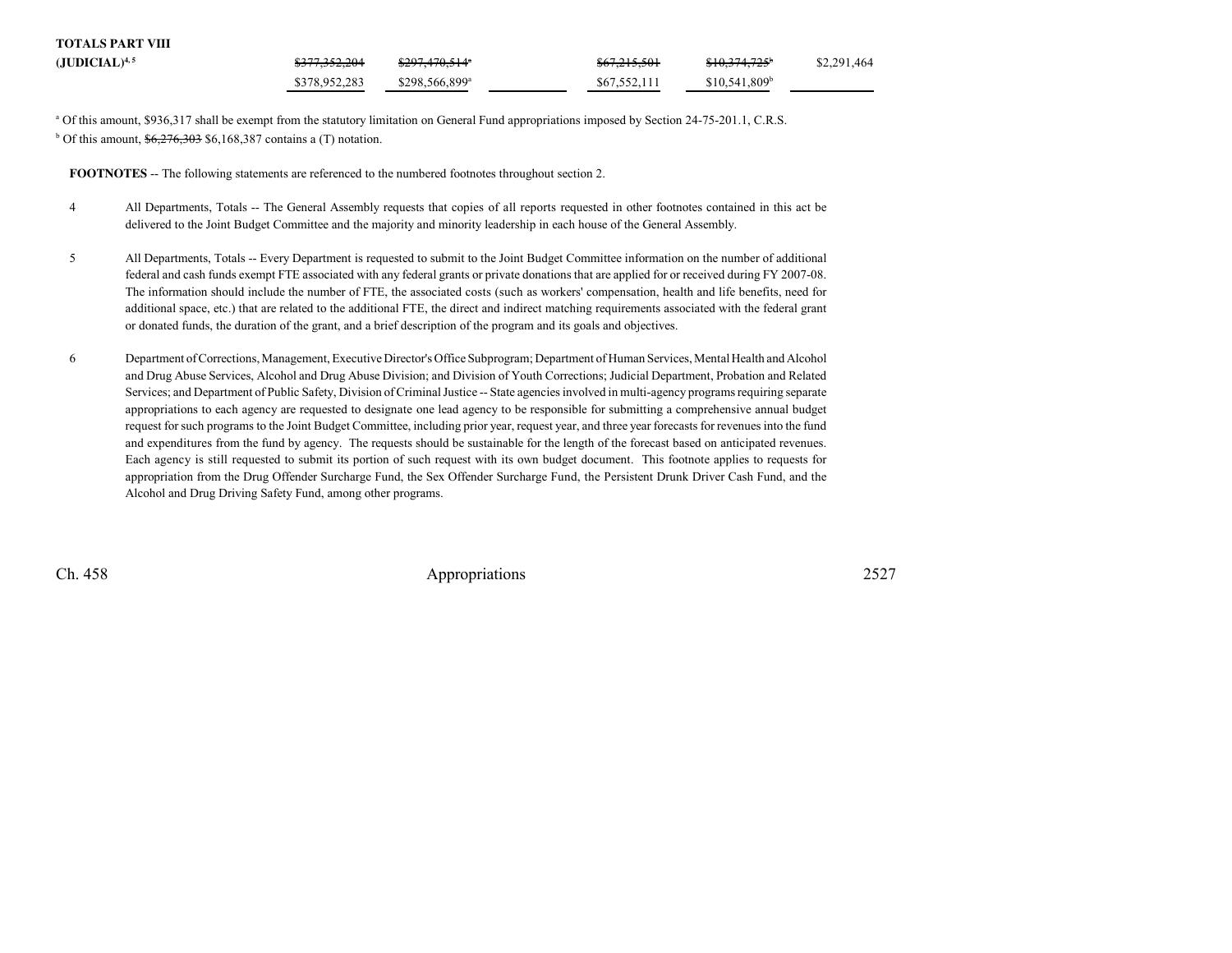<sup>90</sup> Judicial Department, Supreme Court/Court of Appeals, Appellate Court Programs; Trial Courts, Trial Court Programs; Public Defender, Personal Services; Alternate Defense Counsel, Personal Services; Office of the Child's Representative, Personal Services -- In accordance withSection 13-30-104 (3), C.R.S., funding is provided for a one-year increase in judicial compensation, as follows:

|                                   | Current Salary | Increase | FY 2007-08 |
|-----------------------------------|----------------|----------|------------|
| Chief Justice, Supreme Court      | 125,656        | 6,371    | 132,027    |
| Associate Justice, Supreme Court  | 122,972        | 6,235    | 129,207    |
| Chief Judge, Court of Appeals     | 120,807        | 6,125    | 126,932    |
| Associate Judge, Court of Appeals | 118,101        | 5,988    | 124,089    |
| District Court Judge              | 113,232        | 5,741    | 118,973    |
| County Court Judge                | 108,362        | 5,494    | 113,856    |
|                                   |                |          |            |

Increases in judicial compensation are based upon the percentage salary survey and performance-based pay increases received by ALJ III's.Funding is provided to maintain the salary of the Public Defender at the level of an associate judge of the Court Appeals, and to maintain the salary of the Alternate Defense Counsel and the Executive Director of the Office of the Child's Representative at the level of a district courtjudge.

- <sup>91</sup> Judicial Department, Trial Courts, District Attorney Mandated Costs -- District Attorneys in each judicial district shall be responsible for allocations made by the Colorado District Attorney's Council's Mandated Cost Committee. Any increases in this line item shall be requested and justified in writing by the Colorado District Attorney's Council, rather than the Judicial Department, through the regular appropriation and supplemental appropriation processes. As part of its annual budget request, the Judicial Department is requested to include a report by the Colorado District Attorney's Council detailing how the Mandated Costs appropriation is spent, how it is distributed, and the steps takento control these costs.
- <sup>92</sup> Judicial Department, Probation and Related Services -- The Judicial Department is requested to provide by November 1 of each year a report on pre-release rates of recidivism and unsuccessful terminations and post-release recidivism rates among offenders in all segments of the probation population, including the following: Adult and juvenile intensive supervision; adult and juvenile minimum, medium, and maximum supervision; the female offender program; and the specialized drug offender program. The department is requested to include informationabout the disposition of pre-release failures and post-release recidivists, including how many offenders are incarcerated (in different kinds of